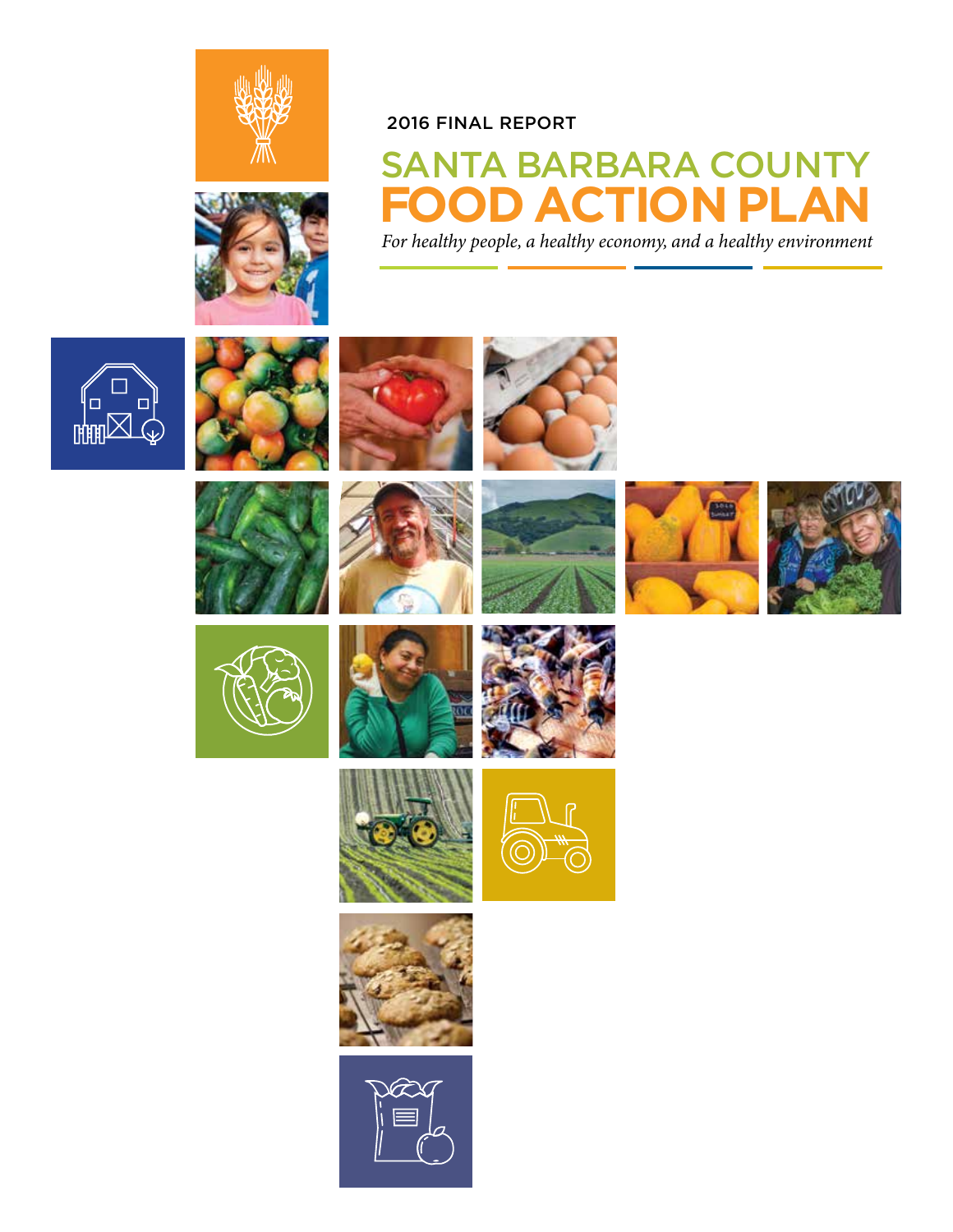#### **ADVISORY BOARD CO-CHAIRS**

#### **Salud Carbajal**

**George Adam** / Co-Owner, Innovative Produce

**Laura Capps** / Founder Mission Partners

**Jon Clark** / President, J.S. Bower Foundation

Isla Vista Food Co-op

Healthy Lompoc Coalition, Lompoc Valley Community Healthcare Organization (LVCHO)

**Charles J. Cova** / President, Marian Regional Medical Center

Development Commission,

**Oscar Carmona** / Founder, Healing Grounds Nursery

**Melissa Cohen** / General Manager,

**Ashley Costa** / Executive Director,

**Glenn Morris** / Director of Economic

Santa Maria Chamber of Commerce

**Teri Bontrager** / Executive Director, Santa Barbara County Farm Bureau

Santa Barbara County Supervisor, 1st District

#### **Steve Lavagnino** Santa Barbara County Supervisor, 5th District

#### **ADVISORY BOARD**

**Kathleen de Chadenedes** / Director, Orfalea Foundation, School Food Initiative

> **Narded Eguiluz** / Distribution Operations Manager, Driscoll's

**Wayne Elias** / Vice President, Farm Credit West

**Gerri French** / Dietician and Culinary Nutritionist, Sansum Clinic

**Sharyn Main** / Senior Director of Community Investment, Santa Barbara Foundation, LEAF Initiative

**Katie Maynard** / Conference Manager/Campus Sustainability Coordinator, University of California Santa Barbara

**Seth Nickinson** / Steering Committee Member, Santa Barbara Food Alliance

**Dr. Alan Price** / Dean of Health & Human Services, Santa Barbara City College **Heidi Summers** / Senior Director Mission Integration and Education, Dignity Health

**Nancy Swanson** / Executive Director, Linked Foundation

**Erik Talkin** / CEO, Foodbank of Santa Barbara County

**Mark Tollefson** / Former Executive Director, Center for Urban Agriculture at Fairview Gardens

**Marcos Vargas** / Executive Director, Fund for Santa Barbara

**Dr. Kevin Walthers** / Superintendent/ President, Allan Hancock College

**Nancy Weiss** / Director of Food Service, Santa Barbara School District

**Sigrid Wright** / CEO, Community Environmental Council

#### **EXECUTIVE TEAM**

**Erik Talkin** — Co-chair Chief Executive Officer, Foodbank of Santa Barbara County

**Sigrid Wright** — Co-chair Chief Executive Officer, Community Environmental Council

**Barbara Andersen** Project Manager, All Points North Consulting

**Kathleen de Chadenedes** Director of the School Food Initiative, Orfalea Foundation

#### **Melissa Fontaine**

Community Impact Manager, Foodbank of Santa Barbara County

**Sharyn Main**

Senior Director of Community Investment, Santa Barbara Foundation

**Joseph McIntyre** President, Ag Innovations Network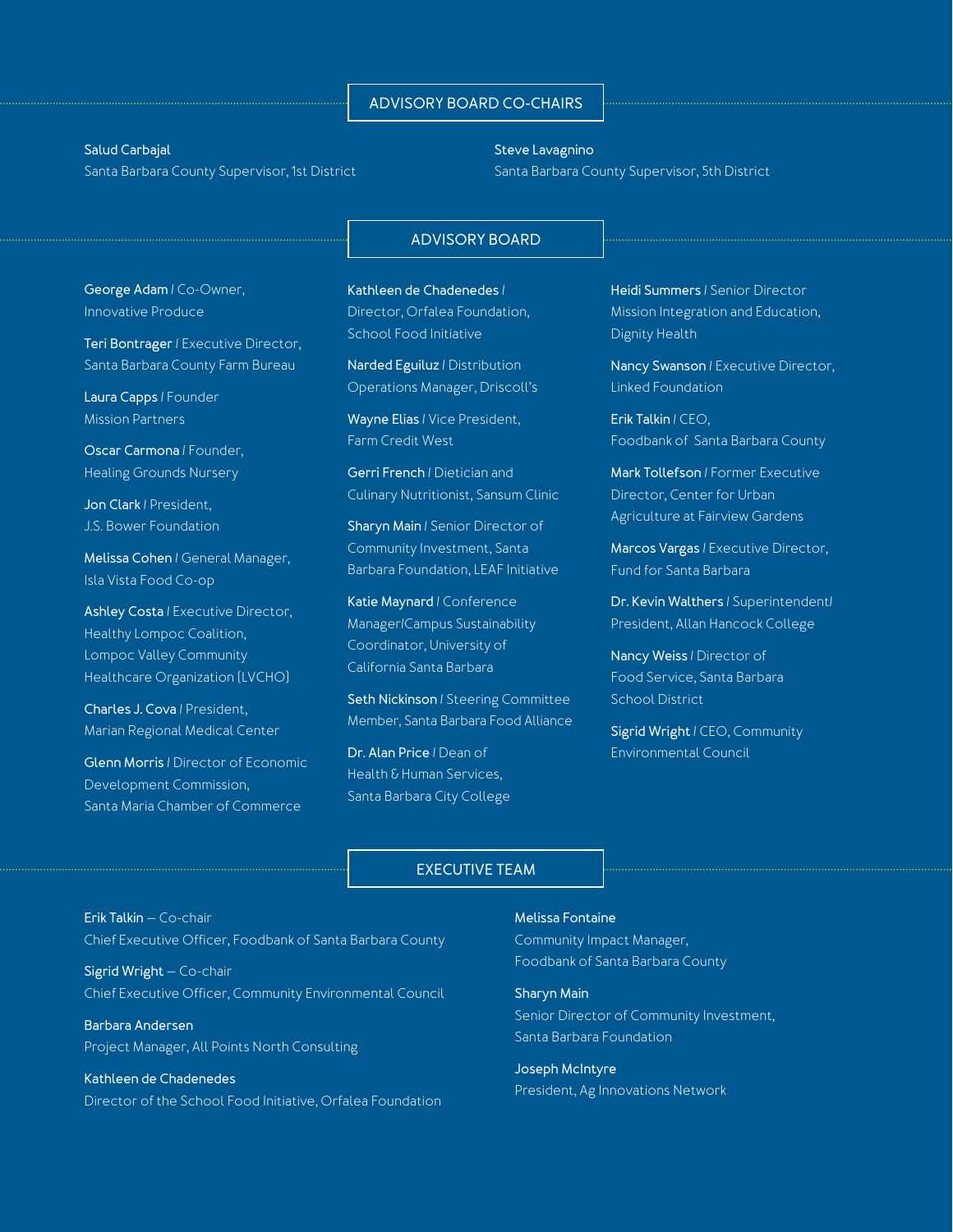#### As County Supervisors and co-chairs of the advisory board that oversaw the two-year development of the Santa Barbara County Food Action Plan, we are pleased to present you with our final report and recommendations.

As detailed in these pages, our food system is essential to the public health, economic vitality, and environmental resilience of Santa Barbara County. However, many challenges need to be addressed, including the assurance that everyone has access to sufficient nutritious food that will keep local families healthy and food secure. Fortunately, there are opportunities available to enhance our food system and make it more sustainable and accessible.

The Santa Barbara County Food Action Plan is the result of a broad and diverse community effort to examine the opportunities and challenges of the region's food system—which includes the growing, harvesting, processing, packing, transporting, selling and eating of food, as well as the disposing of food waste. Stakeholders included nonprofits, growers, educators, healthcare providers and community activists who came together to explore how this food system impacts people, the economy and the environment. We considered how to reconcile as many interests as possible and make those impacts positive.

We invite you to examine the results of 1,200 hours of volunteer time and involvement by over 200 community members. The Food Action Plan is not intended to take up valuable shelf space in your office. It is a clear invitation to a range of practical actions, where community partners can come together to make breakthrough changes in how food can shape our community's future well-being.

We believe this plan provides an exciting opportunity for the County of Santa Barbara to help move forward some of these initiatives. We heartily recommend this plan to you as a vital guide for the community as we come together to shape the region's food system and make it more resilient for generations to come.

Sincerely,

 $L$ 10Cll

**S A L U D C A R B A J A L**  *Co-Chair*

**STEVE LAVAGNINO** *Co-Chair*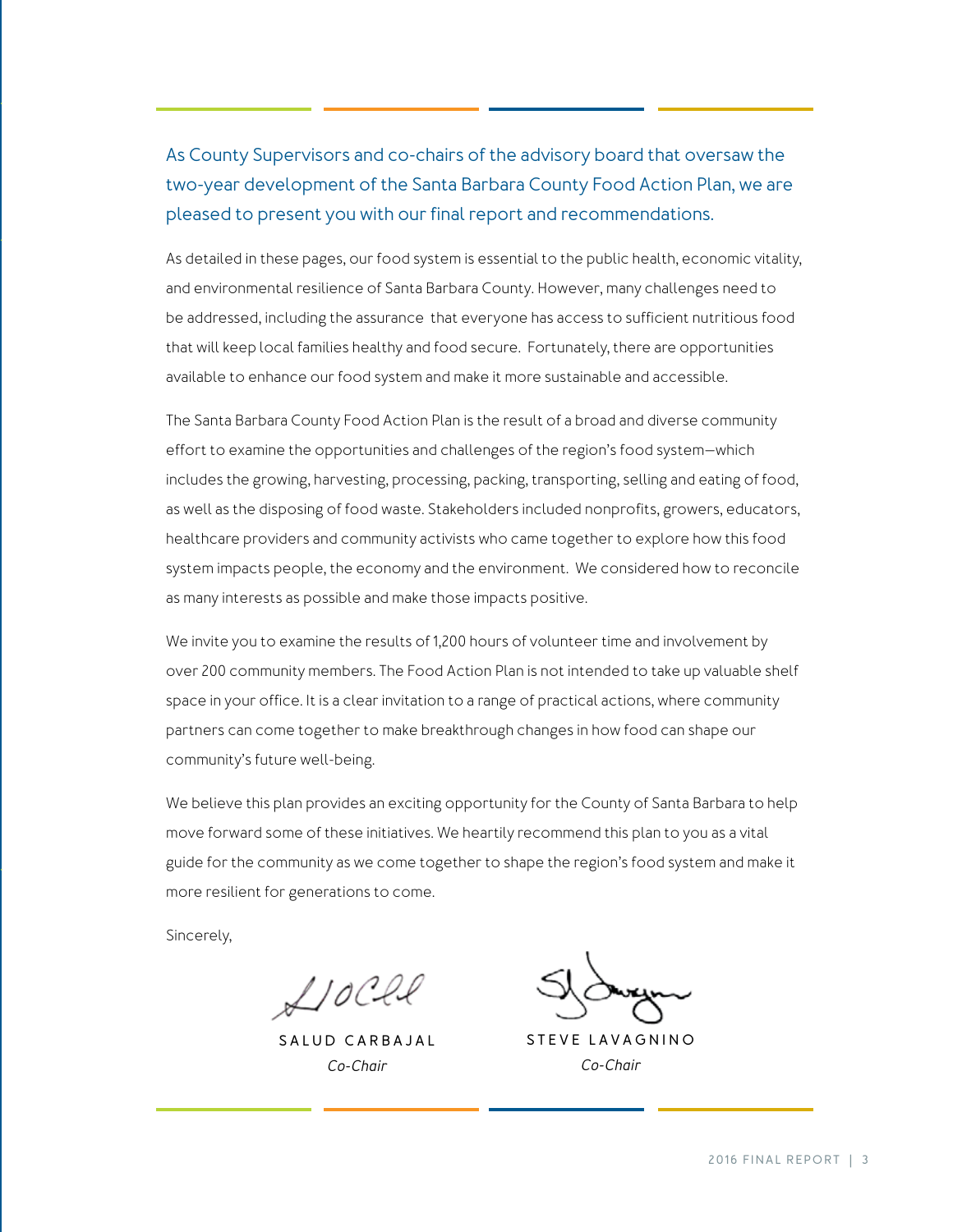#### **Executive Summary**



Food, the most basic of human needs, is easily taken for granted in a society of abundance. We too easily forget that history is littered with examples of societies who were not able to adapt how they feed themselves to changing conditions—whether that be persistent drought or economic upheaval. A better future is not guaranteed, and increasingly we are unable to use the past as a reliable guide for what is to come.

The goal of the Santa Barbara County Food Action Plan is to 'future proof' how food travels from farm to table. Future proofing is the process of insulating ourselves, as much as possible, from the vagaries of an uncertain future—in essence, to be more resilient. In the food and farming sector, these uncertainties are huge.

When planning for our future, we must ask:

- Will the past continue to be a good indicator for how much rainfall we see each year?
- Will global markets remain stable and growing, or will our attitudes and policies about trade change?
- Will the trend towards increased income disparity overwhelm our safety net of programs and services?
- Will attitudes about immigration and diversity make finding workers for the food sector possible?

In creating this action plan, we believe we can increase prosperity and health across the community and insulate ourselves from future uncertainties by making strategic investments in the food system. This would have a positive, cyclical effect that looks something like this:

- Providing more access to good food and better information creates healthier people who make positive choices for themselves and their families.
- This in turn creates well-nourished workers who are better able to support a vibrant food system, bringing more resources to the community.
- And this in turn allows people to become better stewards of the natural resources that support our health.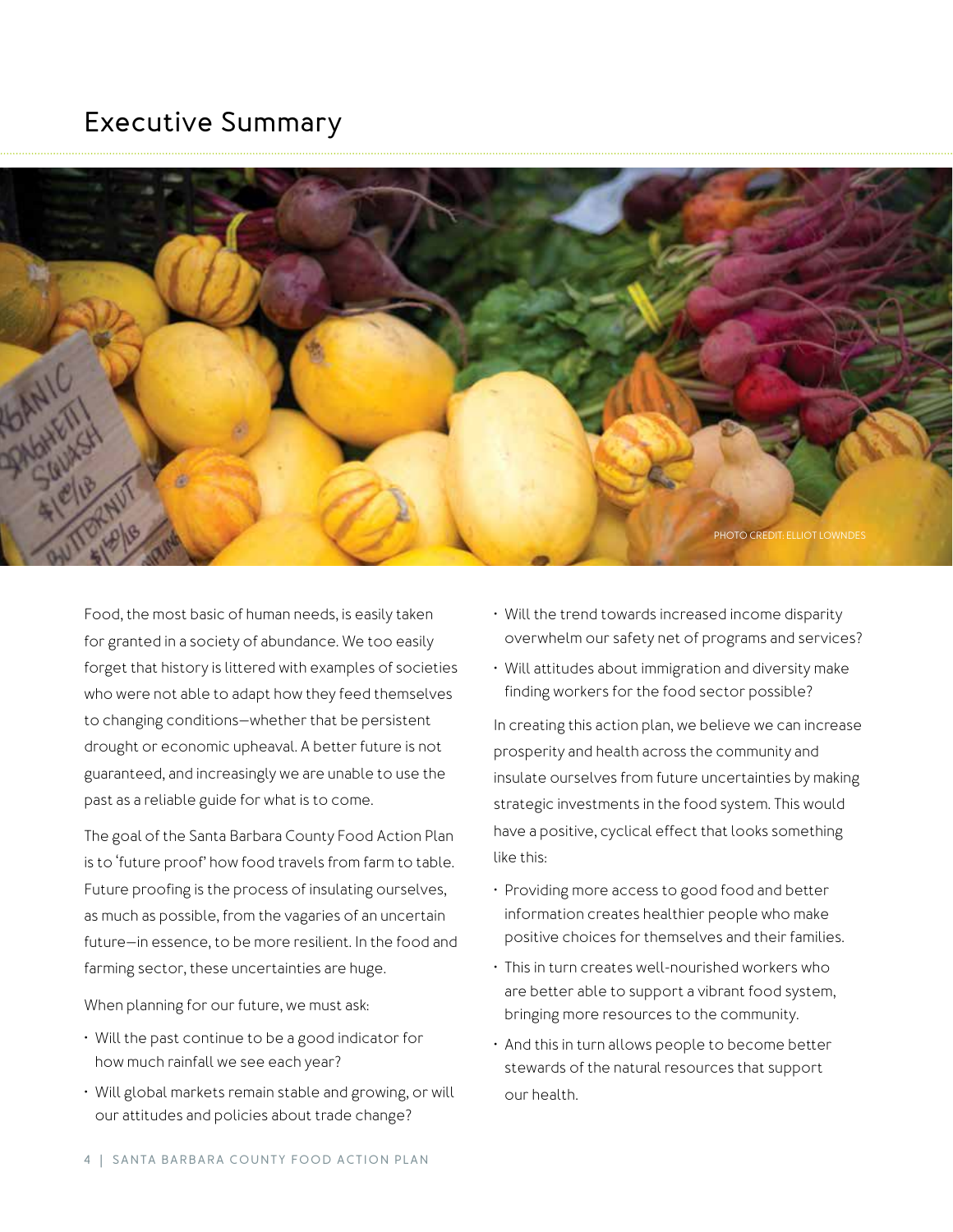To start this positive change moving, the plan asks us to commit to four big actions:

#### **INVEST IN OUR FOOD ECONOMY**

**Invest in Our Food Economy** calls us to support a new, diverse generation of food and farming entrepreneurs with training, education, preferential purchasing policies, and investments in food distribution infrastructure. These upstream investments are designed to pay increasing dividends over time as these entrepreneurs build local businesses and create jobs.

#### **INVEST IN OUR HEALTH & WELLNESS**

**Invest in Our Health & Wellness** calls us to address the continuing diet-related challenges in our community by creating networks of neighbor-to-neighbor support, and by engaging employers, teachers, and physicians as partners to promote healthy living. The strategies focus on the information gaps that make it hard to make good health choices.

#### **INVEST IN OUR COMMUNITY**

3

2

1

4

**Invest in Our Community** calls for a countywide commitment to reduce food insecurity and the socially corrosive impacts of poverty through more effective delivery of safety net services, increases in community self-sufficiency in food production, and increased availability of housing for food system workers. The strategies tackle hunger and poverty at three points: immediate need, long-term security, and lifting the most at-risk of us up into stable workforce housing.

#### **INVEST IN OUR FOODSHED**

**Invest in Our Foodshed** calls us to become stewards of our natural heritage by reducing greenhouse gas emissions generated from the food system, protecting scarce farm and ranch land, reducing food waste, and encouraging best practices for managing precious natural resources. The strategies are focused on opportunity areas where small investments can have big impacts.

This plan, which is based on two years of community engagement with both grassroots and organizational/business leaders, is focused on opportunities. It is filled with success stories and models and programs that are ready to go to scale today. It avoids debating what or who is wrong out of a belief that change is rarely made this way.

We recognize that there are a number of issues that polarize our community – from farmworker housing and wages to pesticide use—and that some agriculture representatives, food justice advocates and environmentalists may not be completely satisfied with how these topics were addressed in the plan. However, it is our hope that by raising these important issues, the plan will serve as a platform for continued engagement on areas critical to the health of the food system and our county's resilience. This plan explicitly intends to stand outside of the traditional polarization of our community between north and south County, agriculture and environment, and red or blue politics, and is intended to be the beginning of the dialog.

This is an 'all in' plan that calls for everyone of us, every part of the food and farm sector, to get engaged and get aligned. You do not have to agree with everything to get started. Together we can invest in a better future for the community, by focusing on the health, nutrition, job and business creation, and stewardship opportunities that our food and farming sector presents.

Together we can future proof our food system. All we need now is the will to act.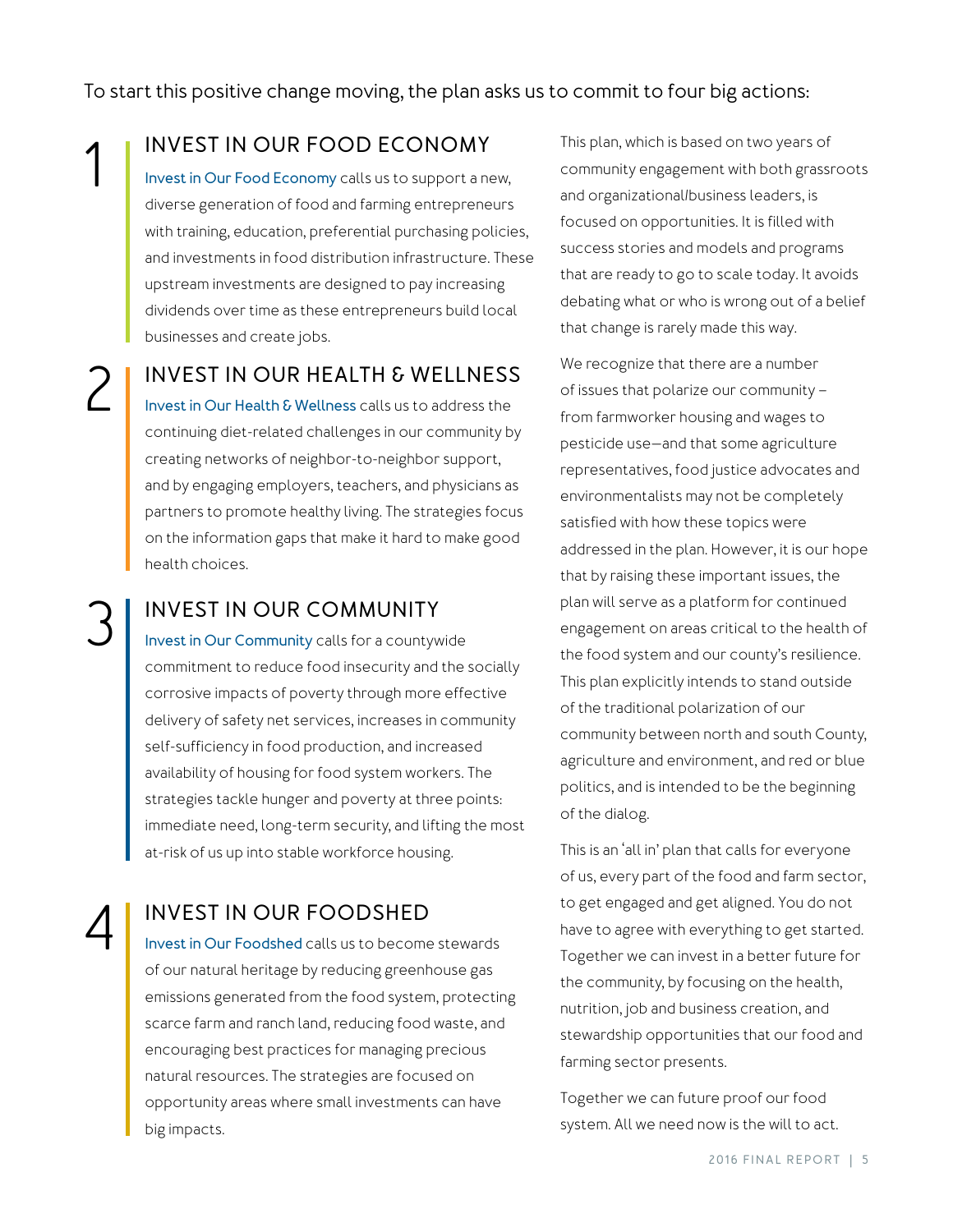## **What Makes the Santa Barbara County Food System Unique?**



The mild, warmsummer Mediterranean climate, prevailing coastal Pacific winds, and mountainous interior abutting Santa Ynez and Cuyama Valleys make for exceptional year round

growing conditions. Encompassing 700,000 acres of row crops, orchards, vineyards, and rangeland, the agricultural sector is Santa Barbara County's primary economic driver—providing a production value of close to \$1.5 billion in 2014 through diverse goods from strawberries to broccoli, beef to wine grapes.

Moreover, agricultural production is only the beginning of Santa Barbara County's rich food system. Innovative companies create food hubs, distributing fresh products to community schools and neighborhood restaurants. Nearly 20,000 residents work in food and beverage stores or service locations alone. Local philanthropic organizations are supporting schools in establishing nutrition classes and school gardens, helping even the youngest eaters learn about their health and where their food comes from.

However, underpinning this abundance are systemic challenges within our food system. More than half of all residents countywide are overweight or obese. Farm work is the largest and fastest growing

### **What is a Food System?**



**The food system encompasses how food moves from farms to tables. It includes farmers and the farmland on which food is grown, manufacturers and processors, distributors—from truckers to grocery stores to food banks—and all residents as consumers. It also incorporates the inputs needed and outputs generated at each step, including food waste. There are no defined geographical boundaries of our food system, but for the purposes of this plan, we localize the system to be Santa Barbara County.**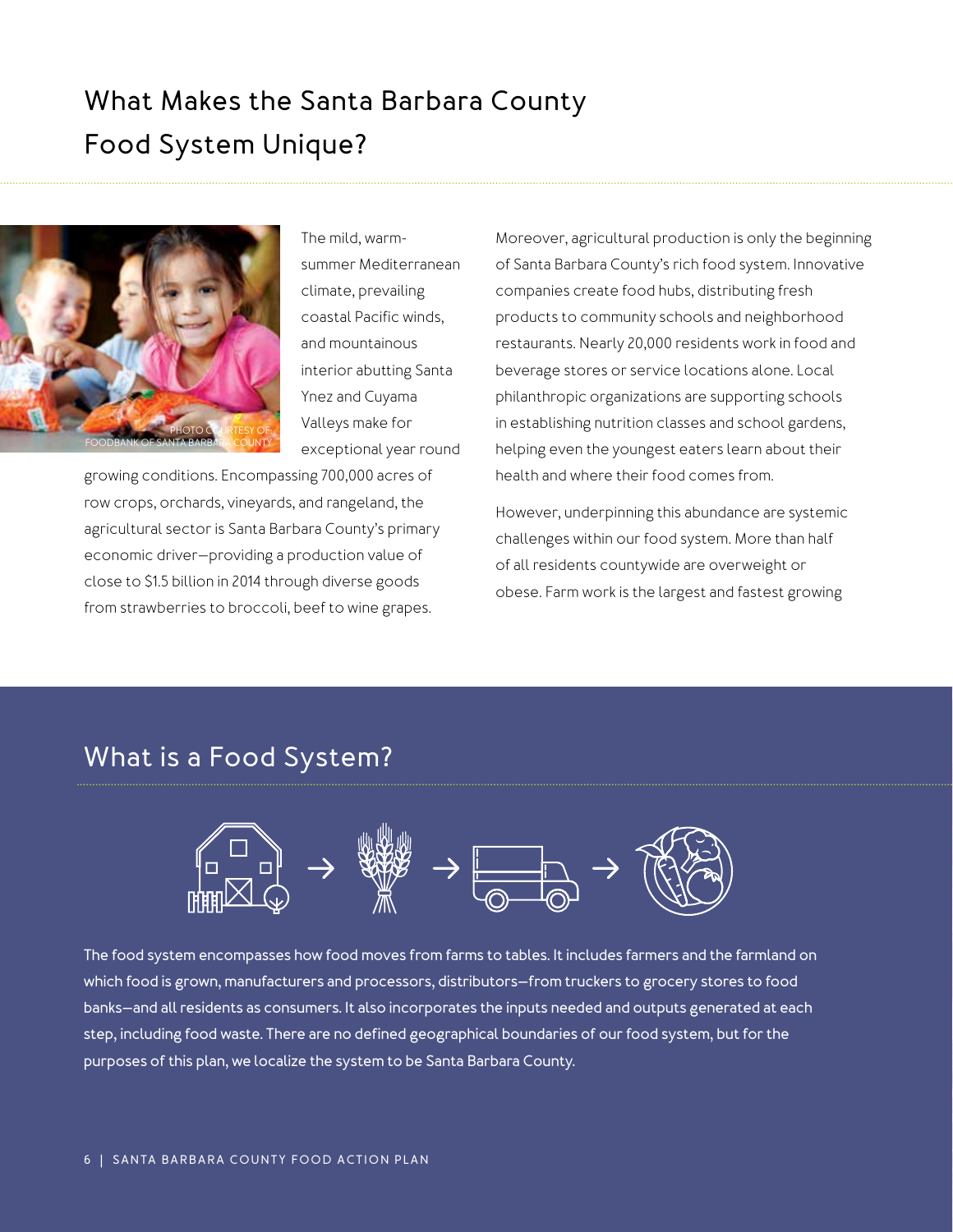occupation in the county, but the average farmworker makes less than \$19,000 a year and faces significant challenges in terms of affordable housing, healthcare, and food security for their own families. Our two major agricultural centers, Santa Maria and Lompoc, particularly suffer from some of the highest rates of poverty. These factors—along with lack of access to healthy food and lack of nutrition education—can lead to the consumption of inexpensive, heavily-processed foods containing high amounts of sugar, salt and fat.

Even the natural resources bolstering the county's food system are threatened—through drought, land development, and in some cases overuse of pesticides and synthetic fertilizers. And while some of our residents can't predict whether they will make it through the month on their food budget, our region sends tons of useable food and food scraps to the landfill each year, generating the potent greenhouse gas, methane.

Clearly, the food system of Santa Barbara County holds both great success and significant opportunities for improvement. The rising interest and efforts to improve the food system shows the possibility for change, while the increasing threats to it show where the change is most necessary. The Santa Barbara County Food Action Plan addresses the food system's largest risks and guides us towards greater resilience, sustainability, and vitality for producers and consumers.



## **What is a Food Action Plan?**

**A food action plan is a community-driven strategic plan that assesses how we grow, distribute, consume, and dispose of food. While each community tailors the plan to their specific needs, most share two common elements: they capture the aspirations of the community around food and farming, and they identify concrete things that can be done to improve the policies, programs, and individual actions that shape how food moves from farm to plate.**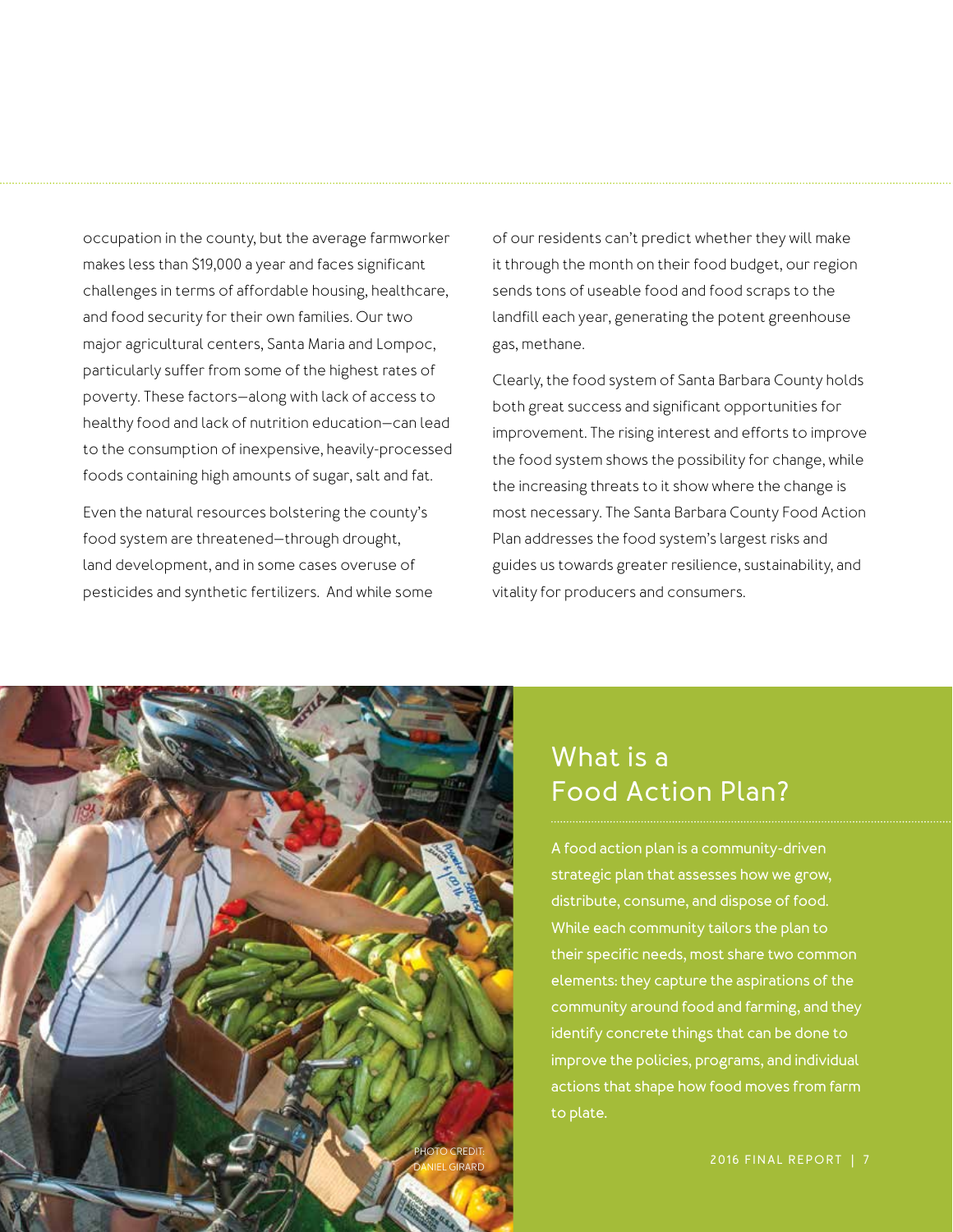## **Santa Barbara County Food Action Plan's 16 Goals**

#### **INVEST IN OUR FOOD ECONOMY**

**PRIORITY GOAL**

**1 6 food system entrepreneurs by creating or expanding Support the next generation of farmers and agriculture and vocational education at the high college level.**

## 2 **GOAL**

Encourage entry into the local food economy by building access to a collaboration of educational resources and tools that can be utilized by new and emerging food system entrepreneurs.

**GOAL**

Develop a preferential purchasing policy model for<br>agencies and institutions.

4 **GOAL** Strengthen distribution systems for local produce through existing networks, food hubs, and alternative markets.

5 **GOAL** Form a food incubator / impact investing hub to facilitate investment in food systems development in Santa Barbara County.

### **INVEST IN OUR HEALTH AND WELLNESS**

## **PRIORITY GOAL**

**Support the development of neighborhood networks of volunteers to provide peer-to-peer education and empowerment to food insecure community members to improve their health.**

Facilitate the adoption and implementation of workplace wellness policies that include support for healthy eating behaviors and access to **GOAL**

healthy foods.

8 **GOAL**

7

Integrate food literacy into all school campus cultures including in-school and out-ofschool programs—throughout Santa Barbara County.

# **GOAL**

Establish "Food as Medicine" programs that promote health<br>through better nutrition.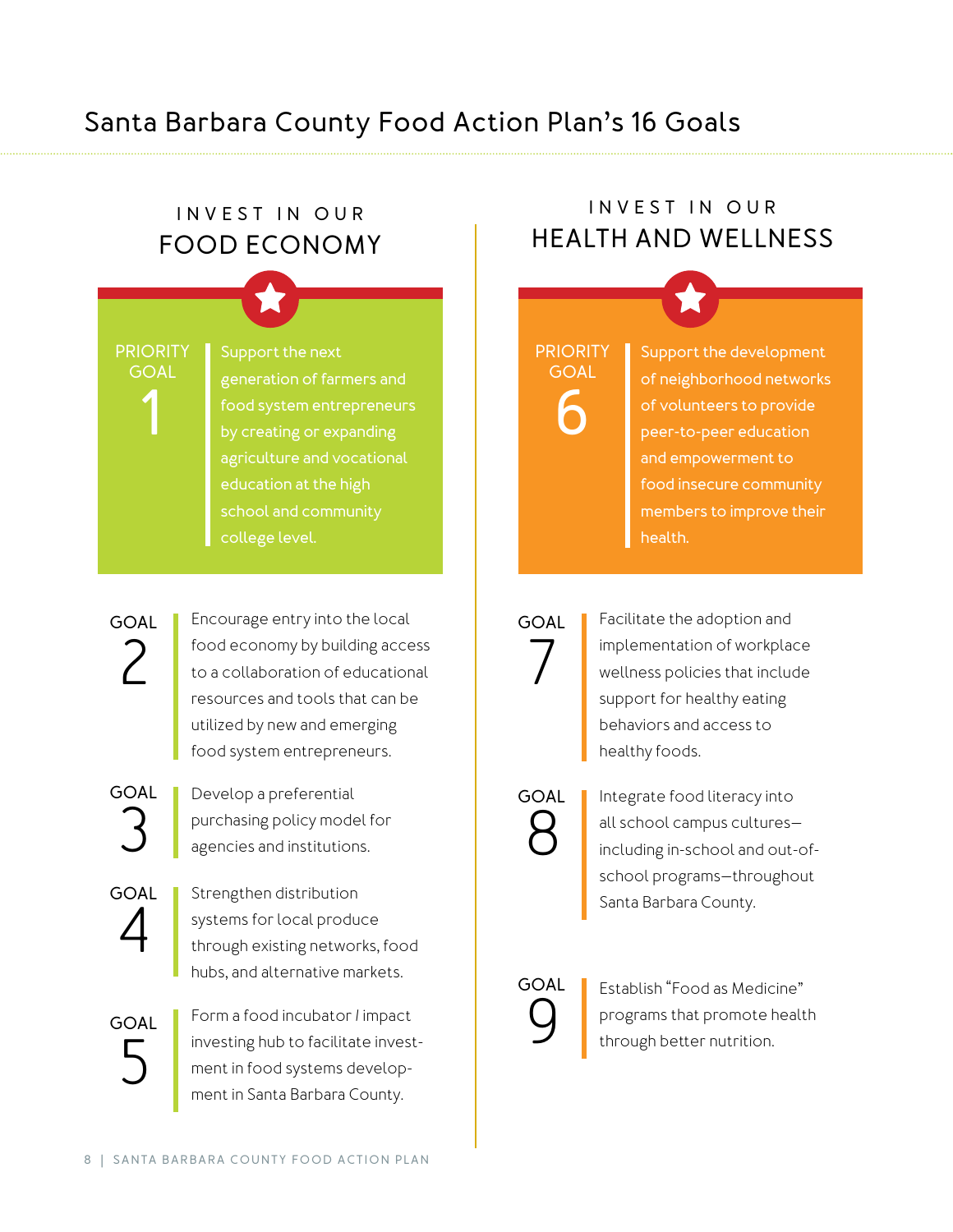## **INVEST IN OUR COMMUNITY**

**PRIORITY GOAL**

10 **as place-based, food-centric 13 Establish Community Food Access Centers that serve as place-based, food-centric efforts, and which unite multiple functions (including education) in one or nearby locations.**

## 11 **GOAL**

Increase affordability and accessibility to healthy, safe, environmentally-sound, locally grown food for all residents of Santa Barbara County.

12 **GOAL**

Support fair compensation for all members of the food workforce and increase the availability and accessibility to affordable housing to help sustain their vital role in the regional food system.

## **INVEST IN OUR FOODSHED**

**PRIORITY GOAL**

**Reduce the food system's contribution to greenhouse gas emissions, while strengthening its resilience and ability to adapt to longterm drought and future climate change scenarios.**



Protect existing and potential farm and ranch land, as well as the<br>ecosystem services they provide.

15 **GOAL**

Reduce food waste across all sectors of the Santa Barbara County food system—from producer to consumer through policy, education, and collaboration.

16 **GOAL** Promote and incentivize the use of Best Management Practices on farms, ranches, and food system businesses in Santa Barbara County.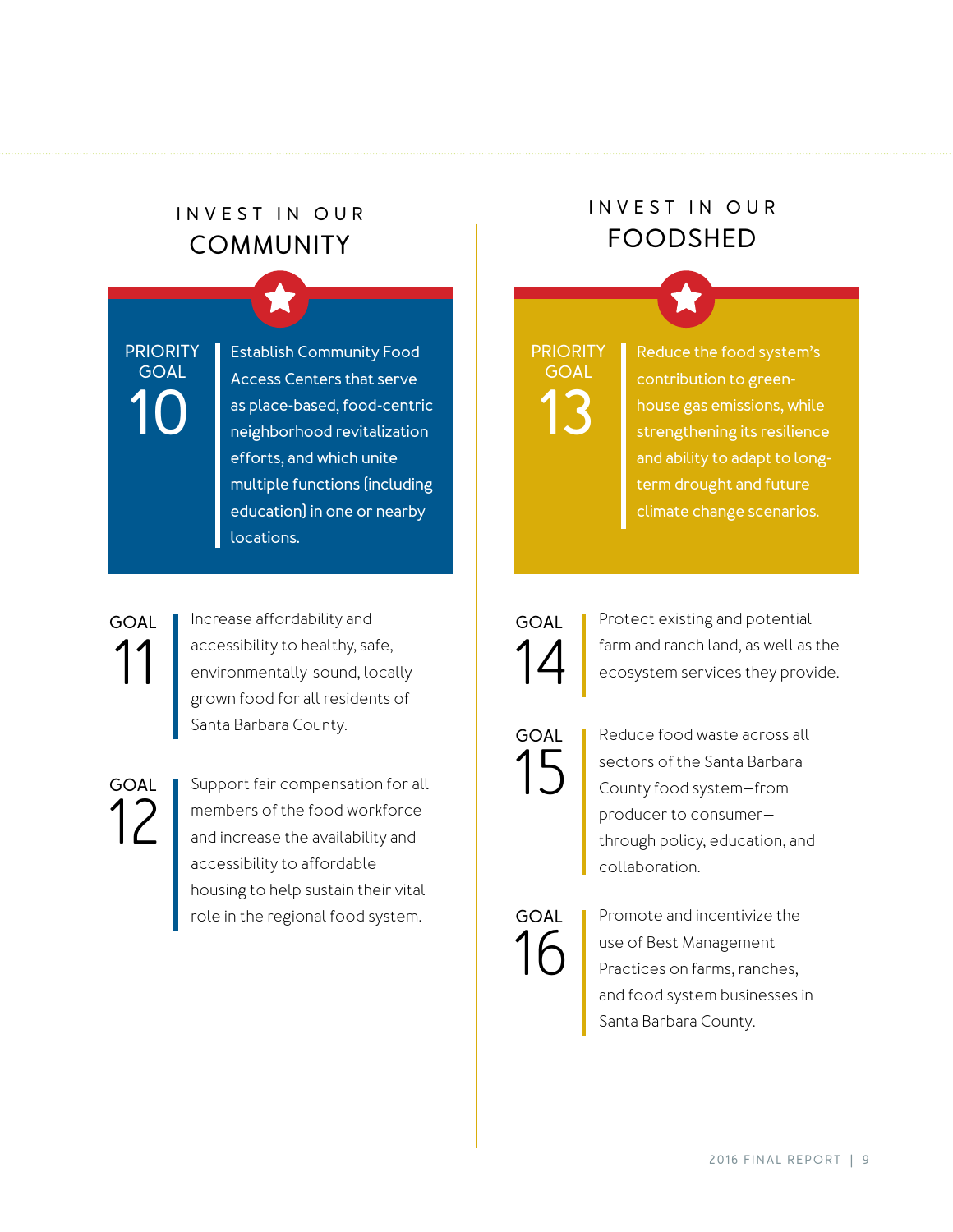*The biggest challenge is to ensure that this report doesn't sit on a table somewhere. Getting people motivated is key. Solutions are multifaceted, and include education, communication, and getting people inspired.*

> **—DR. DAVID TILLMAN,** *Professor, Ecology, Biodiversity, Ecosystem Functioning, UCSB Bren School of Environmental Science & Management*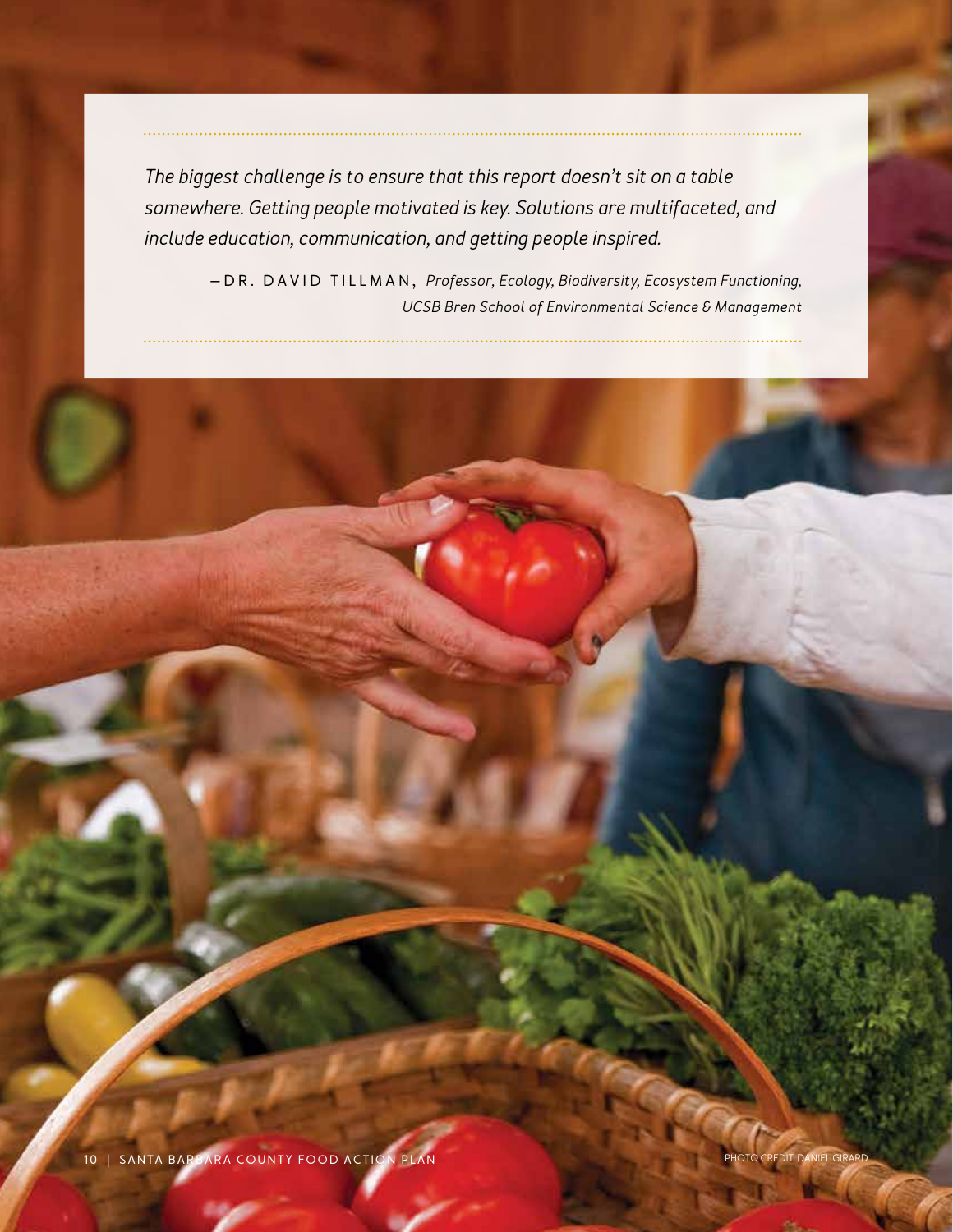## **How to Get Involved**

#### **Utilize the plan to further your work and leverage additional support.**

The Food Action Plan is supported by multiple jurisdictions, government agencies and community-based organizations throughout Santa Barbara County. Aligning your current and future work with the plan will strengthen the impact of your projects and programs, and leverage a network of community leaders dedicated to achieving the designated goals and strategies.

# 2

1

#### **Investigate sample resources and policies that align with the mission and values of your organization.**

The Food Action Plan highlights resources and policies in support of designated strategies that are linked to local, state and national organizations. We encourage you to contact organizational leaders and engage with existing partnerships and collaboratives.

3

#### **Invest in the implementation of goals and strategies.**

Food Action Plan partner organizations will continue to collaborate with the support of local foundations and individual donors. If you would like to donate in support of this work, please go to www.sbcfoodaction.org or the LEAF (Landscapes, Ecosystems, Agriculture, and Food Systems) Initiative at www.sbfoundation.org.

Visit **sbcfoodaction.org** for more information about the Food Action Plan or to download the full report.